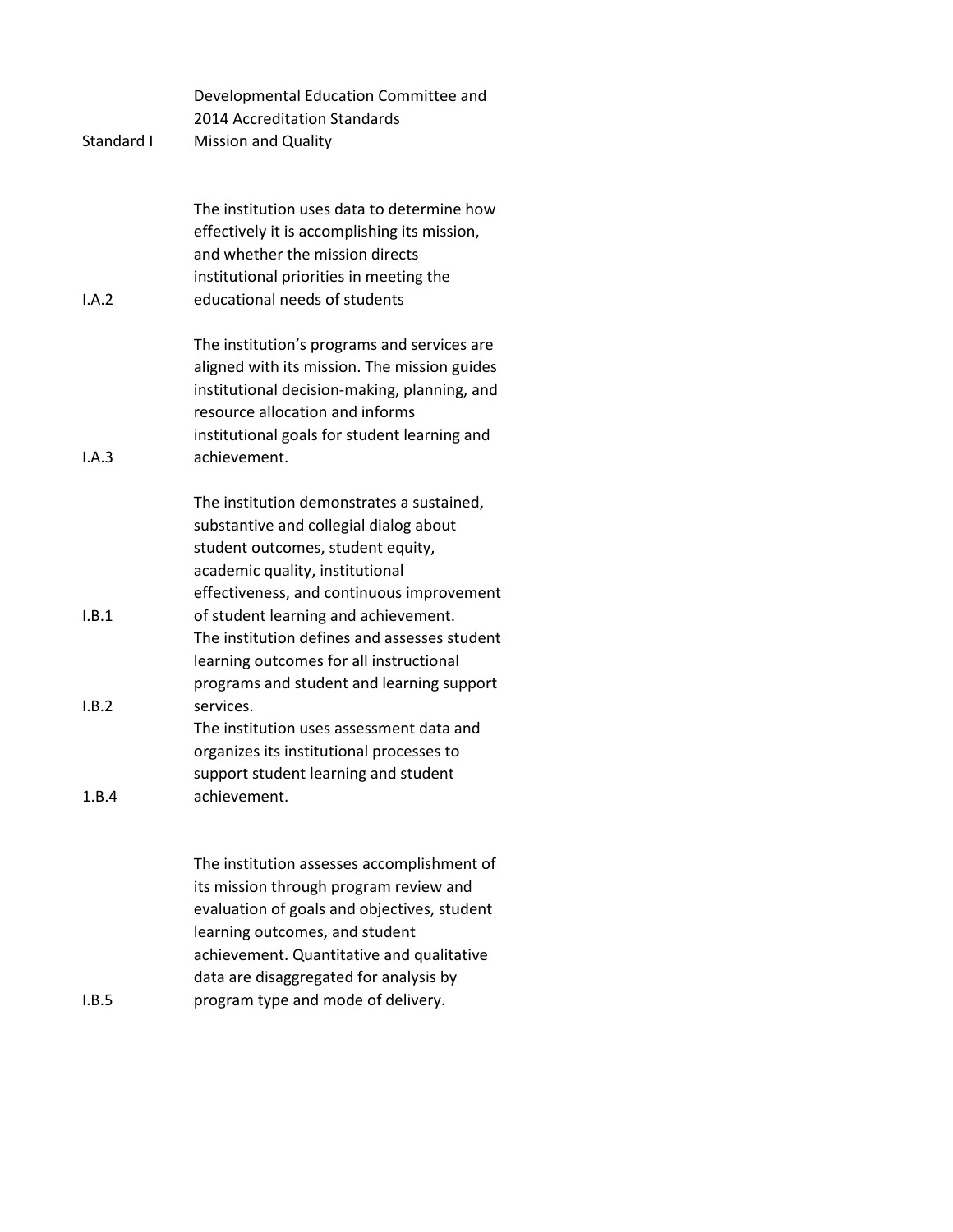The institution disaggregates and analyzes learning outcomes and achievement for subpopulations of students. When the institution identifies performance gaps, it implements strategies, which may include allocation or reallocation of human, fiscal and other resources, to mitigate those gaps and evaluates the efficacy of those strategies.

The institution regularly evaluates its policies and practices across all areas of the institution, including instructional programs, student and learning support services, resource management, and governance processes to assure their effectiveness in supporting academic quality and accomplishment of mission. The institution broadly communicates the results of all of its assessment and evaluation activities so that the institution has a shared understanding of its strengths and weaknesses and sets appropriate priorities

The institution engages in continuous, broad based, systematic evaluation and planning. The institution integrates program review, planning, and resource allocation into a comprehensive process that leads to accomplishment of its mission and improvement of institutional effectiveness and academic quality. Institutional planning addresses short- and long-range needs for educational programs and services and for human, physical, technology, and financial resources The institution regularly reviews institutional policies, procedures, and publications to assure integrity in all representations of its mission, programs, and services

I.B.6

I.B.8

I.B.7

I.B.9

I.C.5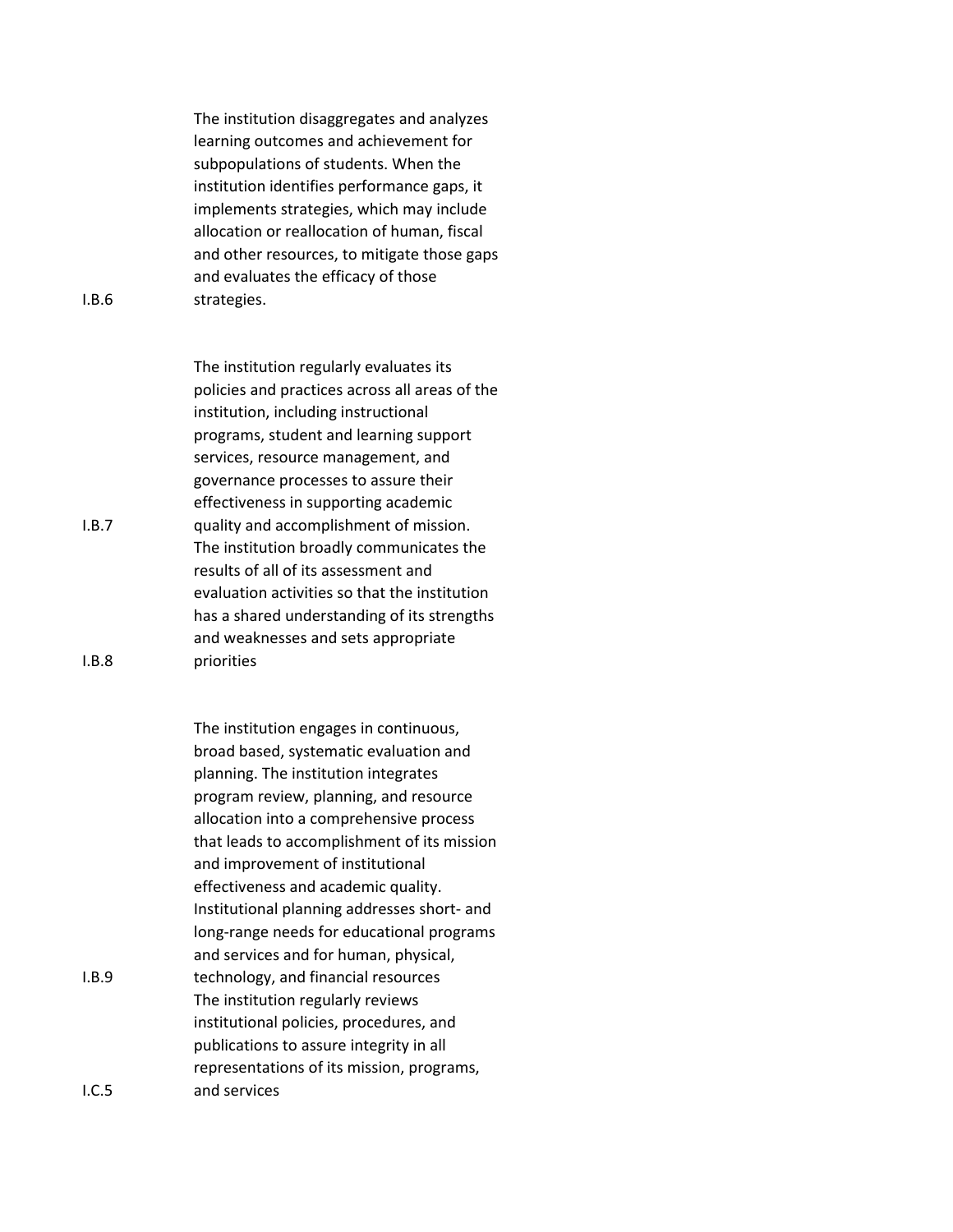Student Learning Programs and Support

## Standard II Serivces

II.A.2 Faculty, including full time, part time, and adjunct faculty, ensure that the content and methods of instruction meet generally accepted academic and professional standards and expectations. Faculty and others responsible act to continuously improve instructional courses, programs and directly related services through systematic evaluation to assure currency, improve teaching and learning strategies, and promote student success. II.A.4 If the institution offers pre-collegiate level curriculum, it distinguishes that curriculum from college level curriculum and directly supports students in learning the knowledge and skills necessary to advance to and succeed in college level curriculum. II.A.6 The institution schedules courses in a manner that allows students to complete certificate and degree programs within a period of time consistent with established expectations in higher education. II.A.7 The institution effectively uses delivery modes, teaching methodologies and learning support services that reflect the diverse and changing needs of its students, in support of equity in success for all students. II.A.8 The institution validates the effectiveness of department-wide course and/or program examinations, where used, including direct assessment of prior learning. The institution ensures that processes are in place to reduce test bias and enhance reliability.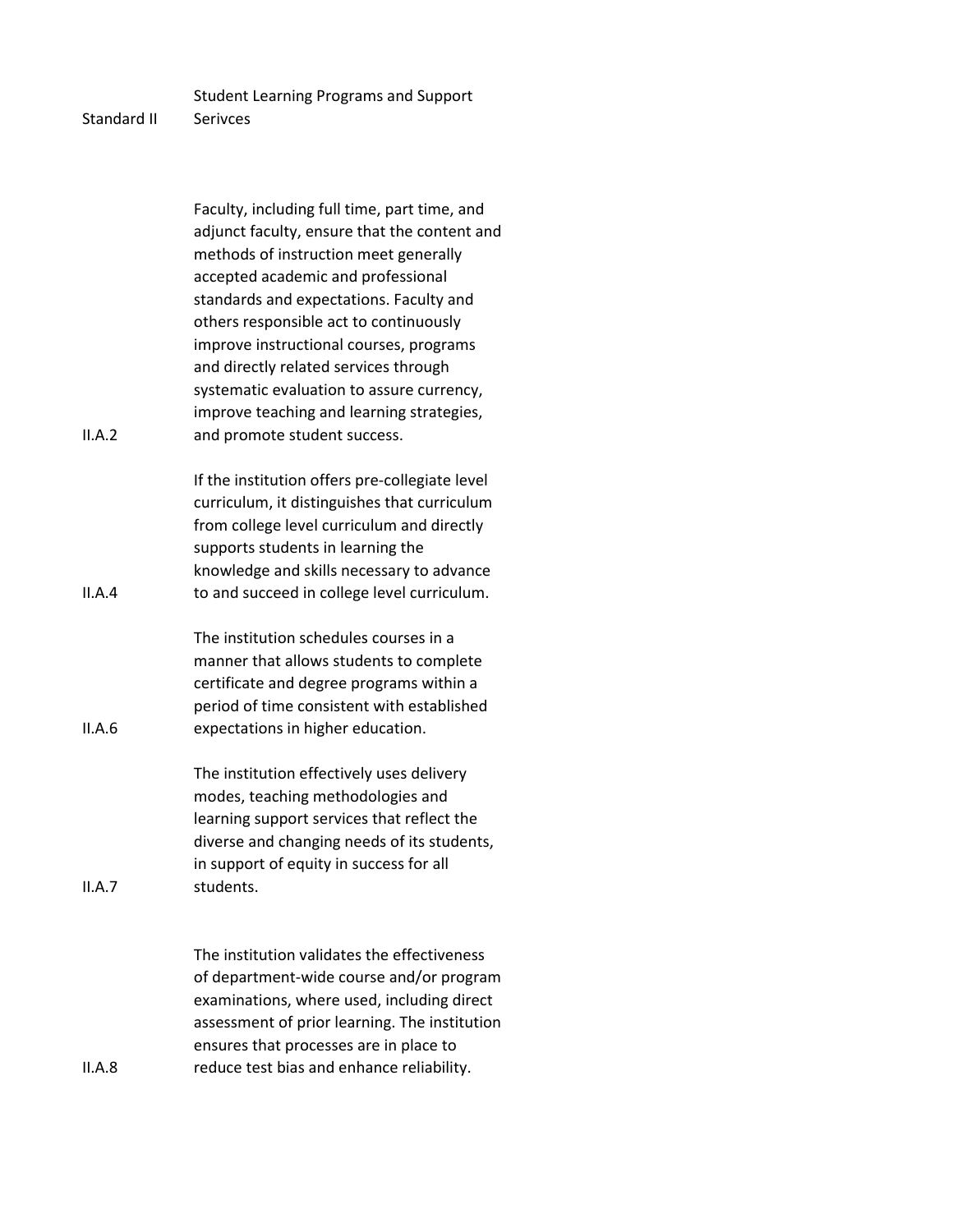The institution regularly evaluates and improves the quality and currency of all instructional programs offered in the name of the institution, including collegiate, precollegiate, career-technical, and continuing and community education courses and programs, regardless of delivery mode or location. The institution systematically strives to improve programs and courses to enhance learning outcomes and achievement for students.

II.A.16

The institution supports student learning and achievement by providing library, and other learning support services to students and to personnel responsible for student learning and support. These services are sufficient in quantity, currency, depth, and variety to support educational programs, regardless of location or means of delivery, including distance education and correspondence education. Learning support services include, but are not limited to, library collections, tutoring, learning centers, computer laboratories, learning technology, and ongoing instruction for users of library and other learning support services.

The institution evaluates library and other learning support services to assure their adequacy in meeting identified student needs. Evaluation of these services includes evidence that they contribute to the attainment of student learning outcomes. The institution uses the results of these evaluations as the basis for improvement.

 $II.B.1$ 

II.B.3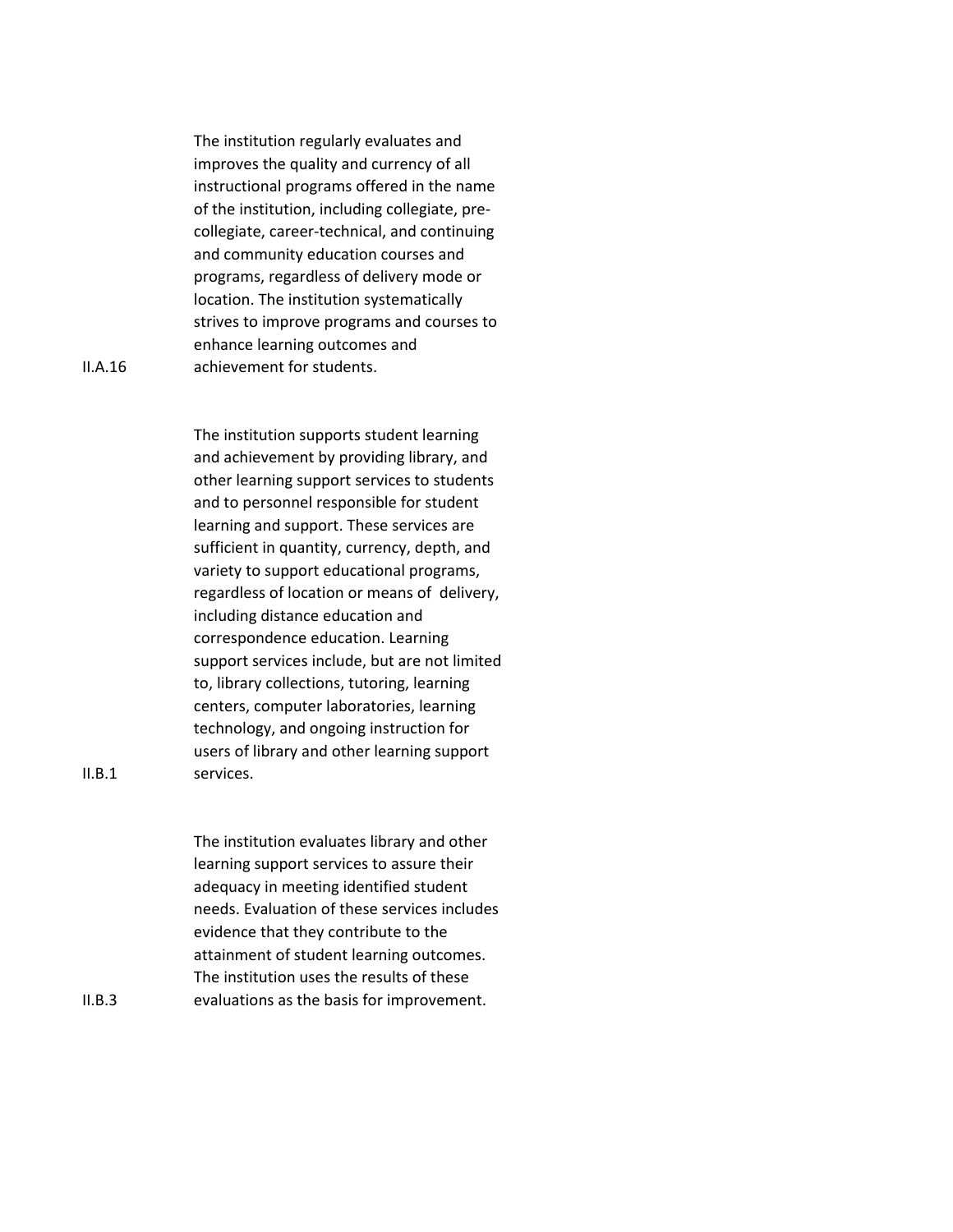| II.C.1 | The institution regularly evaluates the<br>quality of student support services and<br>demonstrates that these services,<br>regardless of location or means of delivery,<br>including distance education and<br>correspondence education, support student<br>learning, and enhance accomplishment of<br>the mission of the institution. |
|--------|----------------------------------------------------------------------------------------------------------------------------------------------------------------------------------------------------------------------------------------------------------------------------------------------------------------------------------------|
| ILC.2  | The institution identifies and assesses<br>learning support outcomes for its student<br>population and provides appropriate<br>student support services and programs to<br>achieve those outcomes. The institution<br>uses assessment data to continuously<br>improve student support programs and<br>services.                        |
| II.C.6 | The institution has adopted and adheres to<br>admission policies consistent with its<br>mission that specify the qualifications of<br>students appropriate for its programs. The<br>institution defines and advises students on<br>clear pathways to complete degrees,<br>certificate and transfer goals.                              |
| ILC.7  | The institution regularly evaluates<br>admissions and placement instruments and<br>practices to validate their effectiveness<br>while minimizing biases.                                                                                                                                                                               |

Standard IV Leadership and Governance